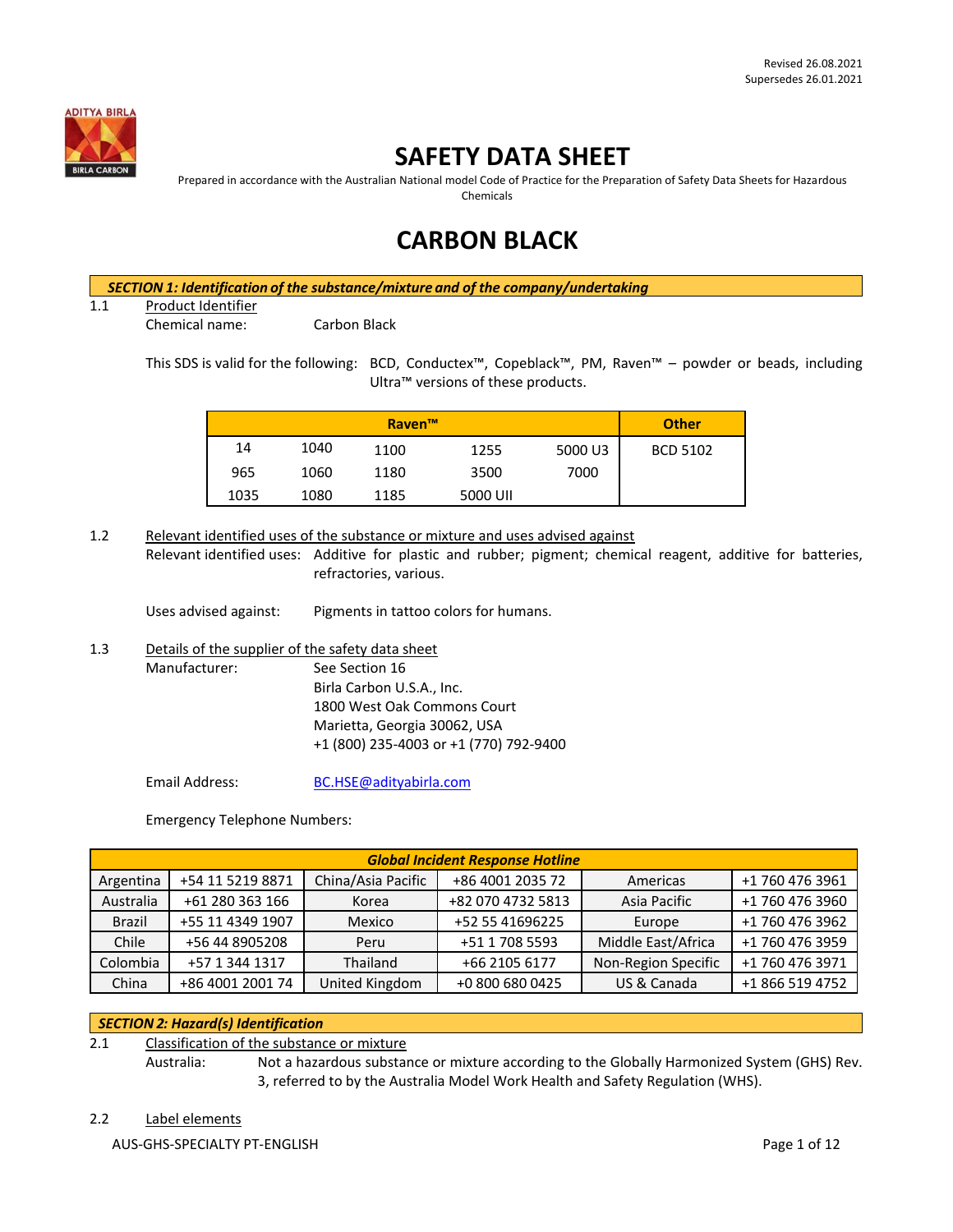| Pictogram:                      | None |
|---------------------------------|------|
| Signal Word:                    | None |
| <b>Hazard Statement:</b>        | None |
| <b>Precautionary Statement:</b> | None |

#### 2.3 Other hazards

This substance is classified as hazardous as a combustible dust by the United States 2012 OSHA Hazard Communication Standard (29 CFR 1910.1200) and the Canadian Hazardous Products Regulation (HPR) 2015. The signal word, hazard statement and precautionary statements in the United States and Canada are: WARNING May form combustible dust concentrations in air. Keep away from all ignition sources including heat, sparks and flame. Prevent dust accumulations to minimize explosion hazard. Do not expose to temperatures above 300°C. Hazardous products of combustion can include carbon monoxide, carbon dioxide, oxides of sulfur, and organic products.

| Eye:        | May cause reversible mechanical irritation.                                                                                                                                     |
|-------------|---------------------------------------------------------------------------------------------------------------------------------------------------------------------------------|
| Skin:       | May cause mechanical irritation, soiling, and drying of skin. No cases of sensitization in humans<br>have been reported.                                                        |
| Inhalation: | Dust may be irritating to the respiratory tract. Provide local exhaust ventilation. See Section 8.                                                                              |
| Ingestion:  | Adverse health effects are not expected.                                                                                                                                        |
|             | Carcinogenicity: Carbon black is listed by the International Agency for Research on Cancer (IARC) as a Group 2B<br>substance (possibly carcinogenic to humans). See Section 11. |

#### *SECTION 3: Composition/information on ingredients*

3.1 Substance

- 3.1.1 Carbon Black (amorphous) 100%
- 3.1.2 CAS Number: 1333-86-4
- 3.1.3 Synonyms: carbon black, furnace black

#### *SECTION 4: First-aid measures*

4.1 Description of first-aid measures Inhalation: Take affected persons into fresh air. If necessary, restore normal breathing through standard first aid measures.

- Skin: Wash skin with mild soap and water. If symptoms persist, seek medical attention.
- Eye: Rinse eyes thoroughly with large volumes of water keeping eyelids open. If symptoms develop, seek medical attention.
- Ingestion: Do not induce vomiting. If conscious, give several glasses of water. Never give anything by mouth to an unconscious person.

## 4.2 Most important symptoms, both acute and delayed Symptoms: Irritating to the eyes and respiratory tract if exposed above the occupational exposure limits. See Section 2.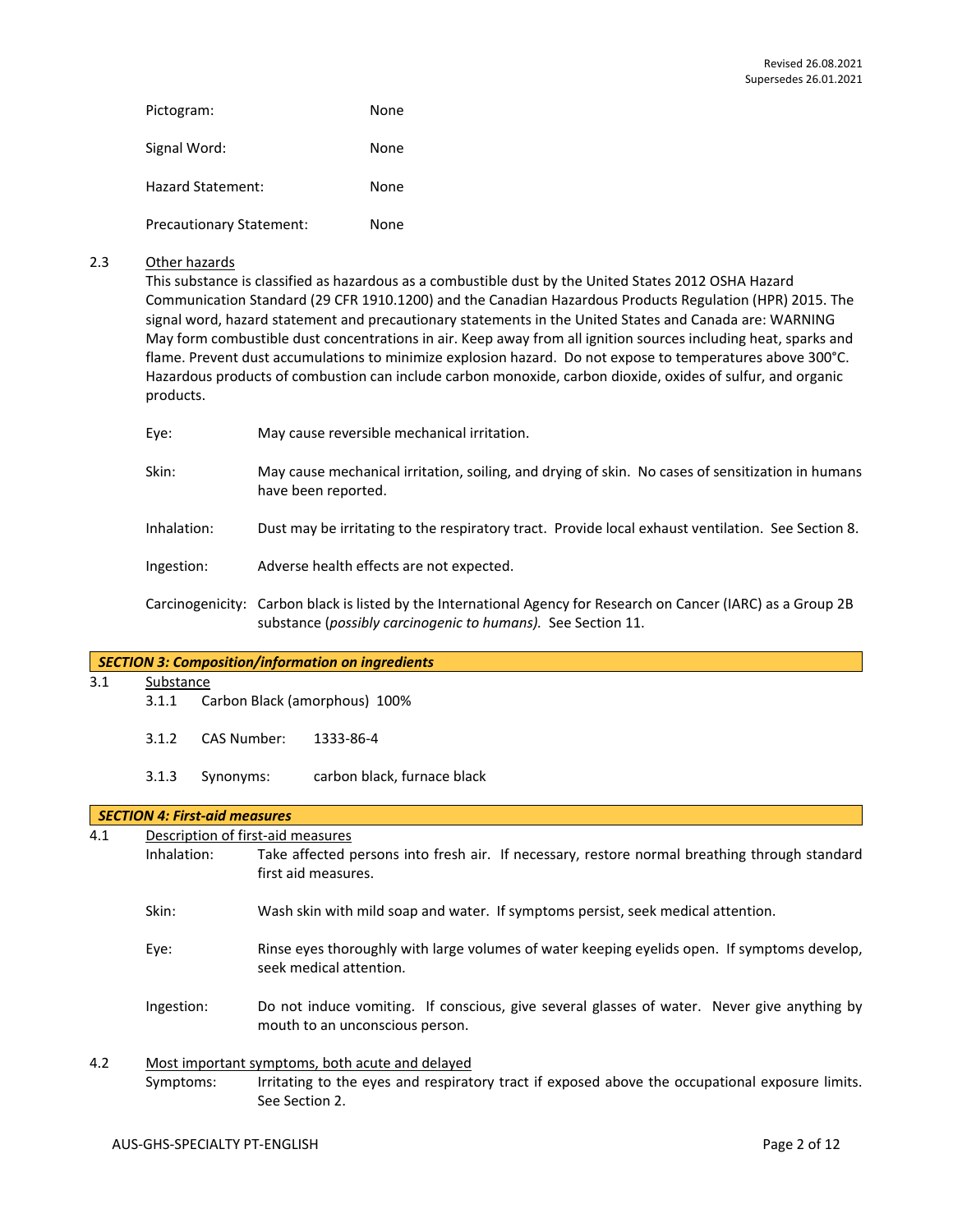## 4.3 Indication of any immediate medical attention and special treatment needed<br>Note to physicians: Treat symptomatically Treat symptomatically

|     | <b>SECTION 5: Fire-fighting measures</b>                                                            |                                                                                                                                                                                                                                                      |
|-----|-----------------------------------------------------------------------------------------------------|------------------------------------------------------------------------------------------------------------------------------------------------------------------------------------------------------------------------------------------------------|
| 5.1 | Extinguishing media<br>Suitable extinguishing media:                                                | Use foam, carbon dioxide $(CO_2)$ , dry chemical, or water fog. A fog spray is<br>recommended if water is used.                                                                                                                                      |
|     | Unsuitable extinguishing media:                                                                     | Do not use high pressure media which could cause the formation of a<br>potentially explosible dust-air mixture.                                                                                                                                      |
| 5.2 | Special hazards arising from the substance or mixture<br>Special hazards arising from the chemical: | It may not be obvious that carbon black is burning unless the material<br>is stirred and sparks are apparent. Carbon black that has been on fire<br>should be closely observed for at least 48 hours to ensure no<br>smoldering material is present. |
|     | <b>Hazardous Combustion Products:</b>                                                               | Carbon monoxide (CO), carbon dioxide (CO <sub>2</sub> ), and oxides of sulfur.                                                                                                                                                                       |
| 5.3 | Advice for fire fighters<br>Special protective equipment for fire-fighters:                         | Wear full protective firefighting gear, including self-<br>contained breathing apparatus (SCBA). Wet carbon black<br>produces very slipper walking surfaces.                                                                                         |

|     | <b>SECTION 6: Accidental release measures</b>               |                                                                                                                                                                                                                                                                                                                    |
|-----|-------------------------------------------------------------|--------------------------------------------------------------------------------------------------------------------------------------------------------------------------------------------------------------------------------------------------------------------------------------------------------------------|
| 6.1 |                                                             | Personal precautions, protective equipment and emergency procedures                                                                                                                                                                                                                                                |
|     | Personal precautions:                                       | Wet carbon black produces slippery walking surfaces. Avoid dust formation.<br>Wear appropriate personal protective equipment and respiratory protection.<br>See Section 8.                                                                                                                                         |
|     | For emergency responders:                                   | Use personal protective equipment recommended in section 8.                                                                                                                                                                                                                                                        |
| 6.2 | <b>Environmental precautions</b>                            |                                                                                                                                                                                                                                                                                                                    |
|     | Environmental precautions:                                  | Carbon black poses no significant environmental hazards. Contain spilled<br>product on land, if possible. As a matter of good practice, minimize<br>contamination of sewage water, soil, groundwater, drainage systems, or<br>bodies of water.                                                                     |
| 6.3 | Methods and materials for containment and cleaning up       |                                                                                                                                                                                                                                                                                                                    |
|     | Methods for containment:                                    | Prevent further leakage or spillage if safe to do so.                                                                                                                                                                                                                                                              |
|     | Methods for cleaning up:                                    | Small spills should be vacuumed when possible. Dry sweeping is not<br>recommended. A vacuum equipped with high efficiency particulate air (HEPA)<br>filtration is recommended. If necessary, light water spray will reduce dust for<br>dry sweeping. Large spills may be shoveled into containers. See Section 13. |
| 6.4 | Reference to other sections<br>Reference to other sections: | See section 8. See section 13.                                                                                                                                                                                                                                                                                     |
|     | <b>SECTION 7: Handling and storage</b>                      |                                                                                                                                                                                                                                                                                                                    |

7.1 Precautions for safe handling

Advice on safe handling: Avoid dust formation. Do not breathe dust. Provide appropriate local exhaust to minimize dust formation. Do not use compressed air.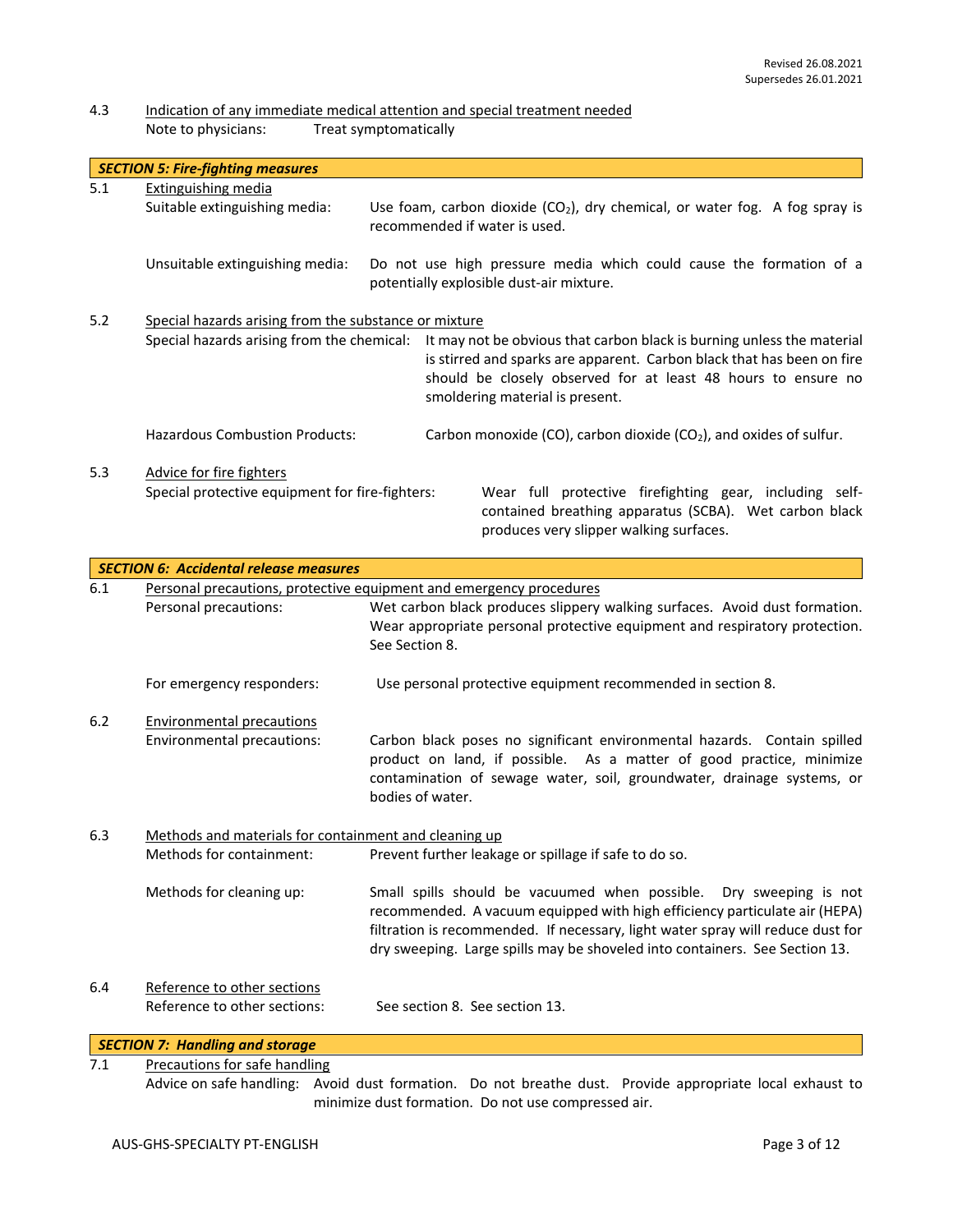Take precautionary measures against static discharges. Provide adequate precautions, such as electrical grounding and bonding, or inert atmospheres. Grounding of equipment and conveying systems may be required under certain conditions. Safe work practices include the elimination of potential ignition sources in proximity to carbon black dust; good housekeeping to avoid accumulations of dust on all surfaces; appropriate exhaust ventilation design and maintenance to control airborne dust levels to below the applicable occupational exposure limit. If hot work is required, the immediate work area must be cleared of carbon black dust.

General hygiene considerations: Handle in accordance with good industrial hygiene and safety practices.

- 7.2 Conditions for safe storage, including any incompatibilities
	- Storage conditions: Keep in a dry, cool, and well-ventilated location. Store away from heat, ignition sources, and strong oxidizers.

Carbon black is not classifiable as a Division 4.2 self-heating substance under the UN test criteria. However, current UN criteria for determining if a substance is self-heating is volume dependent. This classification may not be appropriate for large volume storage container.

Before entering vessels and confined spaces containing carbon black, test for adequate oxygen, flammable gases and potential toxic air contaminants. Do not allow dust to accumulate on surfaces.

Incompatible materials: Strong oxidizers.

#### *SECTION 8: Exposure controls/personal protection* 8.1 Control parameters

Exposure guidelines: Representative occupational exposure limits currently available for carbon black (CAS number: 1333-86-4).

| Country   | Concentration, mg/m3 |
|-----------|----------------------|
| Australia | 3.0, TWA, inhalable  |

## 8.2 Exposure controls

Engineering controls: Use process enclosures and/or exhaust ventilation to keep airborne dust concentrations below the occupational exposure limit.

## Personal Protective Equipment (PPE)

Respiratory: Approved air purifying respirator (APR) should be used where airborne dust concentrations are expected to exceed occupational exposure limits. Use a positivepressure, air supplied respirator if there is any potential for uncontrolled release, exposure levels are not known, or in circumstances where APRs may not provide adequate protection.

> When respiratory protection is required to minimize exposures to carbon black, programs should follow the requirements of the appropriate governing body for the country, province or state. Selected references to respiratory protection standards are provided below:

- OSHA 29CFR1910.134, Respiratory Protection
- CR592 Guidelines for Selection and Use of Respiratory Protective Devices (CEN)
- German/European Standard DIN/EN 143, Respiratory Protective Devices for Dusty Materials (CEN)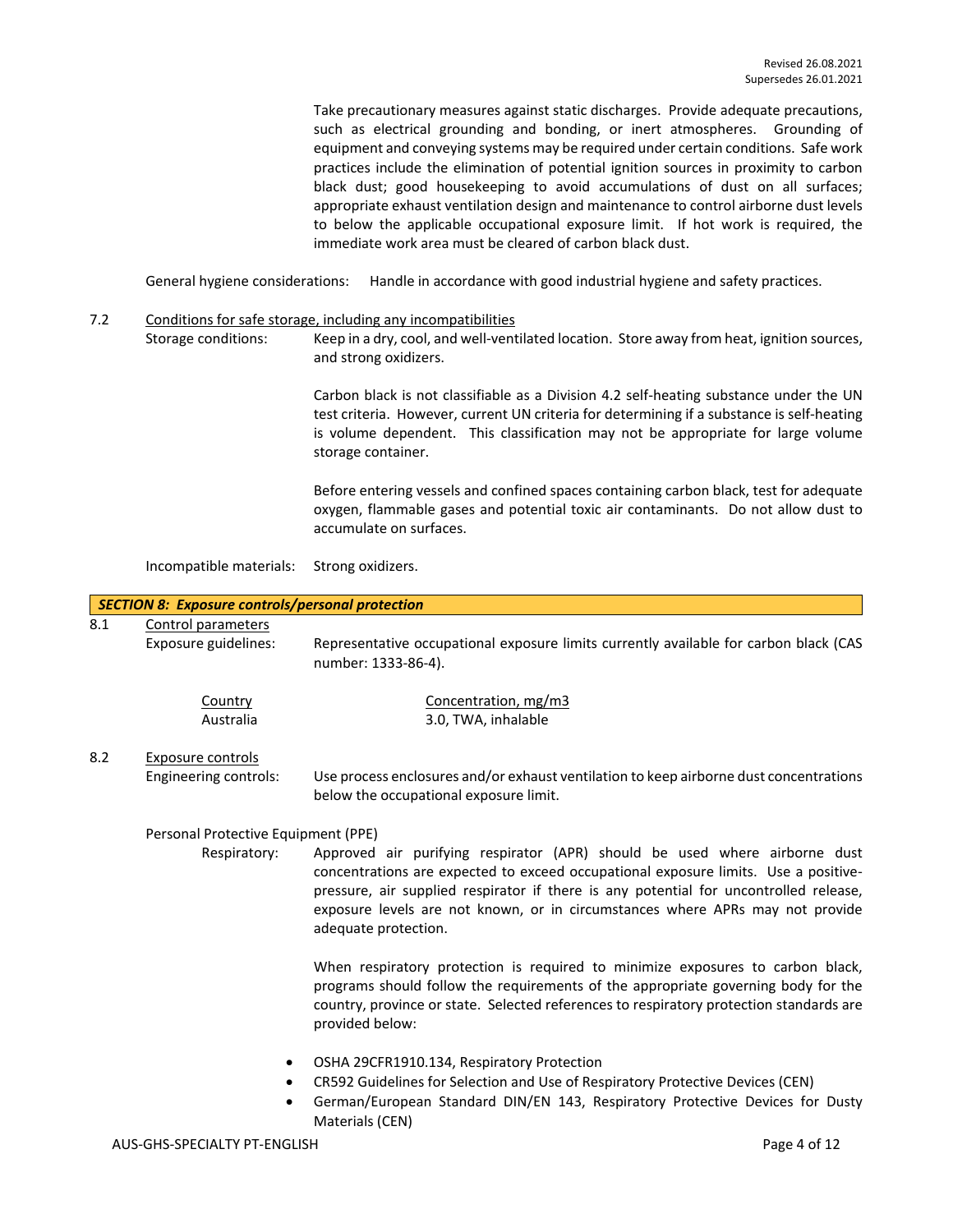| Hand protection:     | Wear protective gloves. Use a barrier cream. Wash hands and skin with mild<br>soap and water.                                                  |
|----------------------|------------------------------------------------------------------------------------------------------------------------------------------------|
| Eye/face protection: | Wear safety glasses or goggles.                                                                                                                |
| Skin protection:     | Wear general protective clothing to minimize skin contact. Wash clothing<br>daily. Work clothes should not be taken home.                      |
| Other:               | Emergency eyewash and safety showers should be in close proximity. Wash<br>hands and face thoroughly with mild soap before eating or drinking. |

Environmental exposure controls: in accordance with all local legislation and permit requirements.

|     | <b>SECTION 9: Physical and chemical properties</b>    |                                                               |
|-----|-------------------------------------------------------|---------------------------------------------------------------|
| 9.1 | Information on basic physical and chemical properties |                                                               |
|     | Appearance:                                           | powder or pellet                                              |
|     | Color:                                                | black                                                         |
|     | Odor:                                                 | odorless                                                      |
|     | Odor threshold:                                       | not applicable                                                |
|     | Melting point/freezing point:                         | not applicable                                                |
|     | Boiling point/range:                                  | not applicable                                                |
|     | Vapor pressure:                                       | not applicable                                                |
|     | Vapor Density:                                        | not applicable                                                |
|     | Oxidizing properties:                                 | not applicable                                                |
|     | Flash Point:                                          | not applicable                                                |
|     | Flammability:                                         | not flammable                                                 |
|     | <b>Explosive properties:</b>                          | Dust may form explosible mixture in air                       |
|     | Explosion limits (air):                               |                                                               |
|     | Upper:                                                | not available                                                 |
|     | Lower:                                                | 50 $g/m^3$ (dust)                                             |
|     | Evaporation rate:                                     | not applicable                                                |
|     | Density: (20ºC):                                      | $1.7 - 1.9$ g/cm <sup>3</sup>                                 |
|     | <b>Bulk density:</b>                                  | 1.25-40 lb/ft <sup>3</sup> , 20-640 kg/m <sup>3</sup>         |
|     | Pellets:                                              | 200-680 kg/m <sup>3</sup>                                     |
|     | Powder (fluffy):                                      | 20-380 kg/m <sup>3</sup>                                      |
|     | Solubility (in Water):                                | insoluble                                                     |
|     | pH value: (ASTM 1512):                                | 4-11 [50 g/l water, 68ºF (20ºC)]                              |
|     | Partition coefficient (n-octanol/water):              | not applicable                                                |
|     | Viscosity:                                            | not applicable                                                |
|     | Decomposition temperature:                            | not applicable                                                |
|     | Auto-ignition temperature:                            | $>140$ <sup>o</sup> C                                         |
|     | Minimum Ignition temperature:                         | >500ºC (BAM Furnace)(VDI 2263)                                |
|     |                                                       | >315ºC (Godberg-Greenwald Furnace)(VDI 2263)                  |
|     | Minimum ignition energy:                              | >10,000 mJ (VDI 2263)                                         |
|     | Ignition energy:                                      | not available                                                 |
|     | Maximum absolute explosion pressure:                  | 10 bar (VDI 2263)                                             |
|     | Maximum rate of pressure rise:                        | 30-400 bar/sec (VDI 2263 and ASTM E1226-88)                   |
|     | <b>Burn Velocity:</b>                                 | > 45 seconds (not classified as "highly flammable" or "easily |
|     |                                                       | ignitable")                                                   |
|     | <b>Kst Value:</b>                                     | not available                                                 |
|     | Dust explosion classification:                        | ST <sub>1</sub>                                               |
|     | Decomposition temperature:                            | not applicable                                                |
|     |                                                       |                                                               |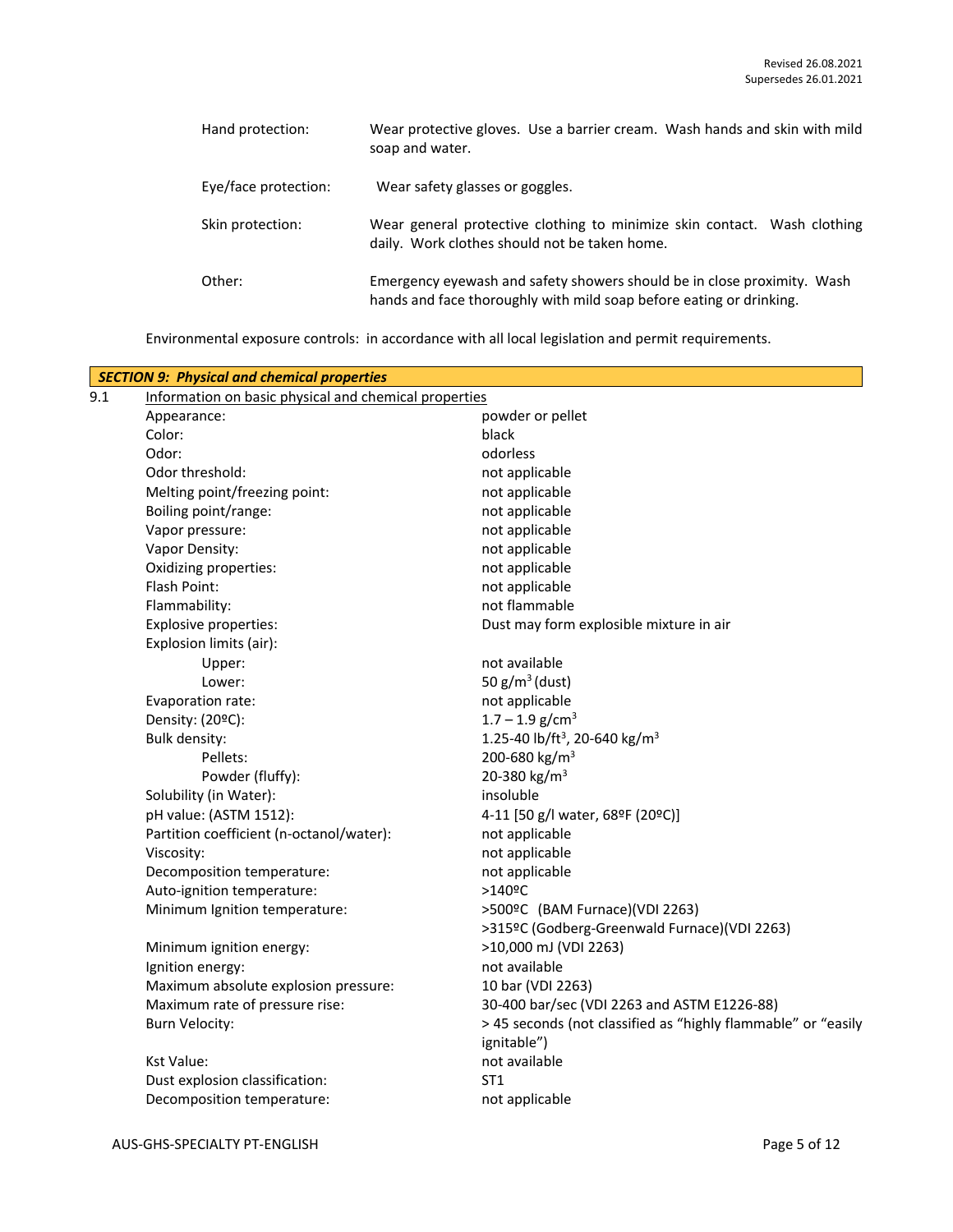## 9.2 Other information Not available

|      | <b>SECTION 10: Stability and reactivity</b>                       |                                                                                                                                                                                                                                       |
|------|-------------------------------------------------------------------|---------------------------------------------------------------------------------------------------------------------------------------------------------------------------------------------------------------------------------------|
| 10.1 | Reactivity<br>Reactivity:                                         | May react exothermically upon contact with strong oxidizers.                                                                                                                                                                          |
| 10.2 | Chemical stability<br>Stability:                                  | Stable under normal ambient conditions.                                                                                                                                                                                               |
|      | Explosion data<br>Sensitivity to mechanical impact:               | Not sensitive to mechanical impact                                                                                                                                                                                                    |
|      | Sensitivity to static discharge:                                  | Dust may form explosible mixture in air. Avoid dust formation. Do not create<br>a dust cloud. Take precautionary measures against static discharges. Ensure<br>all equipment is earthed/grounded before beginning transfer operation. |
| 10.3 | Possibility of hazardous reactions<br>Hazardous polymerization:   | Does not occur.                                                                                                                                                                                                                       |
|      | Possibility of hazardous reactions: None under normal conditions. |                                                                                                                                                                                                                                       |
| 10.4 | Conditions to avoid<br>Conditions to avoid:                       | Avoid high temperatures >400°C (>752°F) and sources of ignition.                                                                                                                                                                      |
| 10.5 | Incompatible materials<br>Incompatible materials:                 | Strong oxidizers.                                                                                                                                                                                                                     |
| 10.6 | Hazardous decomposition products                                  | Hazardous decomposition products: Carbon monoxide, carbon dioxide, organic products of combustion, oxides of<br>sulfur.                                                                                                               |

|      | <b>SECTION 11: Toxicological information</b> |                                                               |  |
|------|----------------------------------------------|---------------------------------------------------------------|--|
| 11.1 | Information on toxicological effects         |                                                               |  |
|      | <b>Acute Toxicity:</b>                       |                                                               |  |
|      | Oral LD50:                                   | $LD_{50}$ (rat) > 8000 mg/kg. (Equivalent to OECD TG 401)     |  |
|      | Inhalation ID50:                             | No data available                                             |  |
|      | Dermal LD50:                                 | No data available                                             |  |
|      | Skin corrosion/irritation:                   | Rabbit: not irritating. (Equivalent to OECD TG 404)           |  |
|      |                                              | Edema = $0$ (max. attainable irritation score: 4)             |  |
|      |                                              | Erythema = $0$ (max. attainable irritation score: 4)          |  |
|      |                                              | Assessment: Not irritating to skin.                           |  |
|      | Serious eye damage/irritation:               | Rabbit: not irritating. (OECD TG 405)                         |  |
|      |                                              | Cornea: 0 (max. attainable irritation score: 4)               |  |
|      |                                              | Iris: 0 (max. attainable irritation score: 2)                 |  |
|      |                                              | Conjunctivae: 0 (max. attainable irritation score: 3)         |  |
|      |                                              | Chemosis: 0 (max. attainable irritation score: 4)             |  |
|      |                                              |                                                               |  |
|      |                                              | Assessment: Not irritating to the eyes.                       |  |
|      | Sensitization:                               | Guinea pig skin (Buehler Test): Not sensitizing (OECD TG 406) |  |
|      | AUS-GHS-SPECIALTY PT-ENGLISH                 | Page 6 of 12                                                  |  |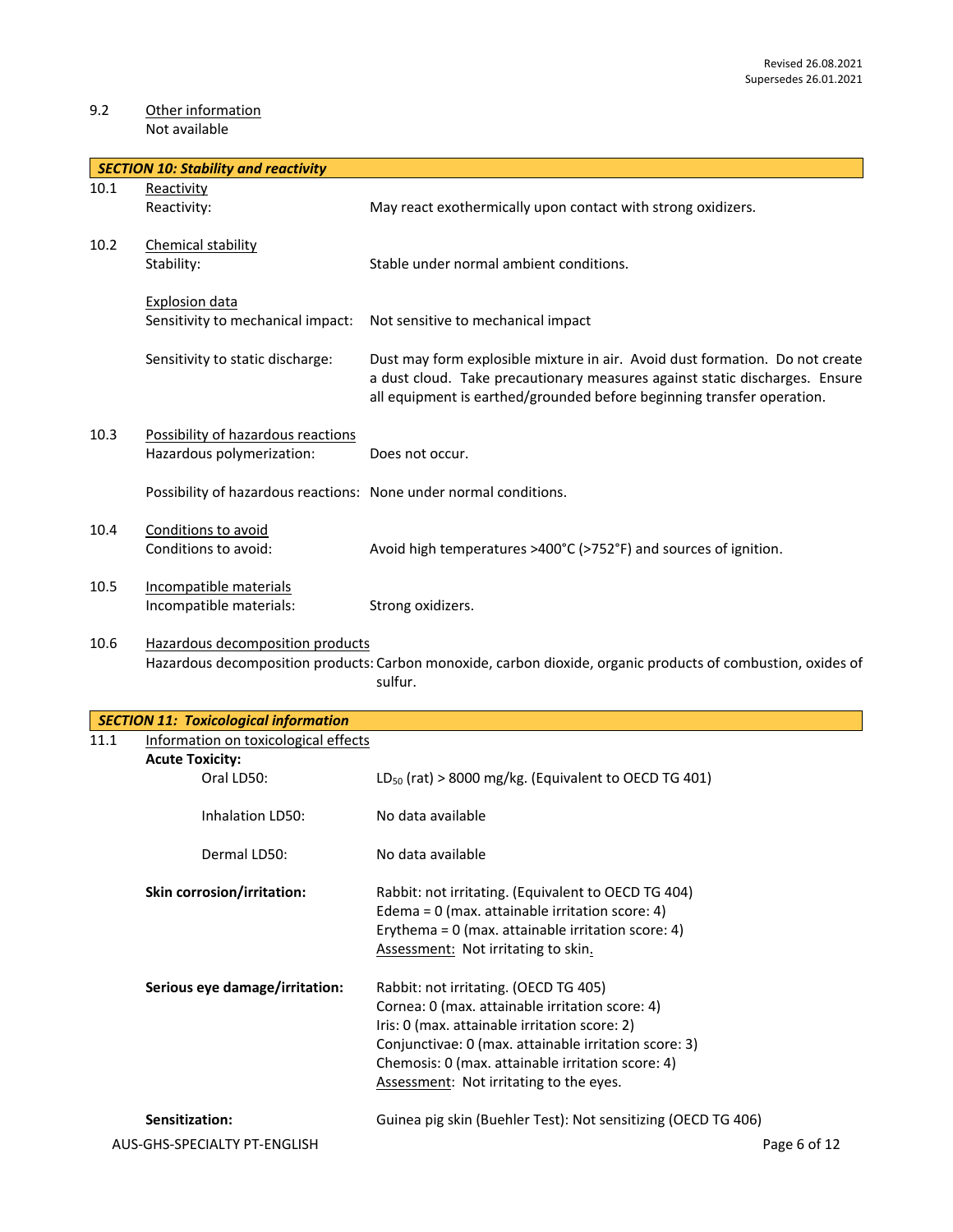Assessment: Not sensitizing in animals. No cases of sensitization in humans have been reported.

**Germ cell mutagenicity:** *In vitro:* Carbon black is not suitable to be tested directly in bacterial (Ames test) and other *in vitro* systems because of its insolubility. However, when organic solvent extracts of carbon black have been tested, results showed no mutagenic effects. Organic solvent extracts of carbon black can contain traces of polycyclic aromatic hydrocarbons (PAHs). A study to examine the bioavailability of these PAHs showed that they are very tightly bound to carbon black and are not bioavailable (Borm, 2005).

> *In vivo:* In an experimental investigation, mutational changes in the *hprt* ene were reported in alveolar epithelial cells in the rat following inhalation exposure to carbon black (Driscoll*,* 1997). This observation is considered to be rat-specific and a consequence of "lung overload," which leads to chronic inflammation and release of reactive oxygen species. This is considered to be a secondary genotoxic effect and, thus, carbon black itself would not be considered to be mutagenic.

> Assessment: *In vivo* mutagenicity in rats occurs by mechanisms secondary to a threshold effect and is a consequence of "lung overload," which leads to chronic inflammation and the release of genotoxic oxygen species. This mechanism is considered to be a secondary genotoxic effect and, thus, carbon black itself would not be considered to be mutagenic.

**Carcinogenicity:** Animal toxicity Rat, oral, duration 2 years. Effect: no tumors. Mouse, oral, duration 2 years. Effect: no tumors. Mouse, dermal, duration 18 months. Effect: no skin tumors.

> Rat, inhalation, duration 2 years. Target organ: lungs. Effect: inflammation, fibrosis, tumors.

Note: Tumors in the rat lung are considered to be related to "lung overload" rather than to a specific chemical effect of carbon black itself in the lung. These effects in rats have been reported in many studies on other poorly soluble inorganic particles and appear to be rat specific (ILSI, 2000). Tumors have not been observed in other species (i.e., mouse and hamster) for carbon black or other poorly soluble particles under similar circumstances and study conditions.

#### Mortality studies (human data)

A study on carbon black production workers in the UK (Sorahan, 2001) found an increased risk of lung cancer in two of the five plants studied; however, the increase was not related to the dose of carbon black. Thus, the authors did not consider the increased risk in lung cancer to be due to carbon black exposure. A German study of carbon black workers at one plant (Morfeld, 2006; Buechte, 2006) found a similar increase in lung cancer risk but, like the Sorahan, 2001 (UK study), found no association with carbon black exposure. A large US study of 18 plants showed a reduction in lung cancer risk in carbon black production workers (Dell*,* 2006). Based upon these studies, the February 2006 Working Group at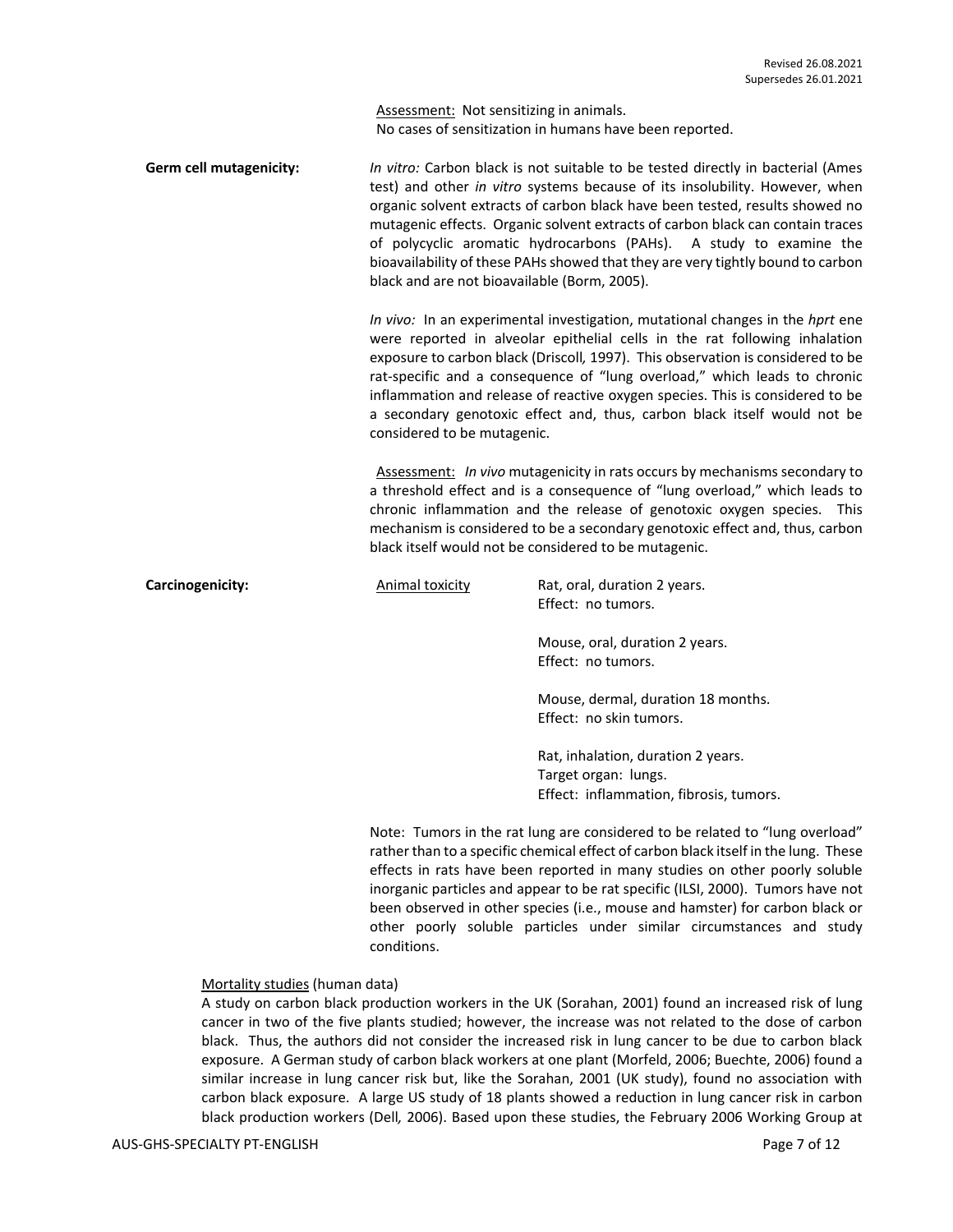the International Agency for Research on Cancer (IARC) concluded that the human evidence for carcinogenicity was *inadequate* (IARC, 2010).

Since the IARC evaluation of carbon black, Sorahan and Harrington (2007) have re-analyzed the UK study data using an alternative exposure hypothesis and found a positive association with carbon black exposure in two of the five plants. The same exposure hypothesis was applied by Morfeld and McCunney (2009) to the German cohort; in contrast, they found no association between carbon black exposure and lung cancer risk and, thus, no support for the alternative exposure hypothesis used by Sorahan and Harrington.

Overall, as a result of these detailed investigations, no causative link between carbon black exposure and cancer risk in humans has been demonstrated.

#### IARC cancer classification

In 2006 IARC re-affirmed its 1995 finding that there is *"inadequate evidence"* from human health studies to assess whether carbon black causes cancer in humans. IARC concluded that there is *"sufficient evidence*" in experimental animal studies for the carcinogenicity of carbon black. IARC's overall evaluation is that carbon black is *"possibly carcinogenic to humans (Group 2B)".* This conclusion was based on IARC's guidelines, which generally require such a classification if one species exhibits carcinogenicity in two or more animal studies (IARC, 2010).

Solvent extracts of carbon black were used in one study of rats in which skin tumors were found after dermal application and several studies of mice in which sarcomas were found following subcutaneous injection. IARC concluded that there was *"sufficient evidence"* that carbon black extracts can cause cancer in animals (Group 2B).

#### ACGIH cancer classification

Confirmed Animal Carcinogen with Unknown Relevance to Humans (Category A3 Carcinogen).

Assessment: Applying the guidelines of self-classification under the Globally Harmonized System of Classification and Labeling of Chemicals, carbon black is not classified as a carcinogen. Lung tumors are induced in rats as a result of repeated exposure to inert, poorly soluble particles like carbon black and other poorly soluble particles. Rat tumors are a result of a secondary non-genotoxic mechanism associated with the phenomenon of lung overload. This is a species-specific mechanism that has questionable relevance for classification in humans. In support of this opinion, the CLP Guidance for Specific Target Organ Toxicity – Repeated Exposure (STOT-RE), cites lung overload under mechanisms not relevant to humans. Human health studies show that exposure to carbon black does not increase the risk of carcinogenicity.

**Reproductive and developmental toxicity:** Assessment: No effects on reproductive organs or fetal development have been reported in long-term repeated dose toxicity studies in animals.

**Specific target organ toxicity – single exposure (STOT-SE):** Assessment: Based on available data, specific

target organ toxicity is not expected after single oral, single inhalation, or single dermal exposure.

#### **Specific target organ toxicity – repeated exposure (STOT-RE):**

#### Animal toxicity

Repeated dose toxicity: inhalation (rat), 90 days, No Observed Adverse Effect Concentration (NOAEC) = 1.1 mg/m<sup>3</sup> (respirable)

Target organ/effects at higher doses are lung inflammation, hyperplasia, and fibrosis.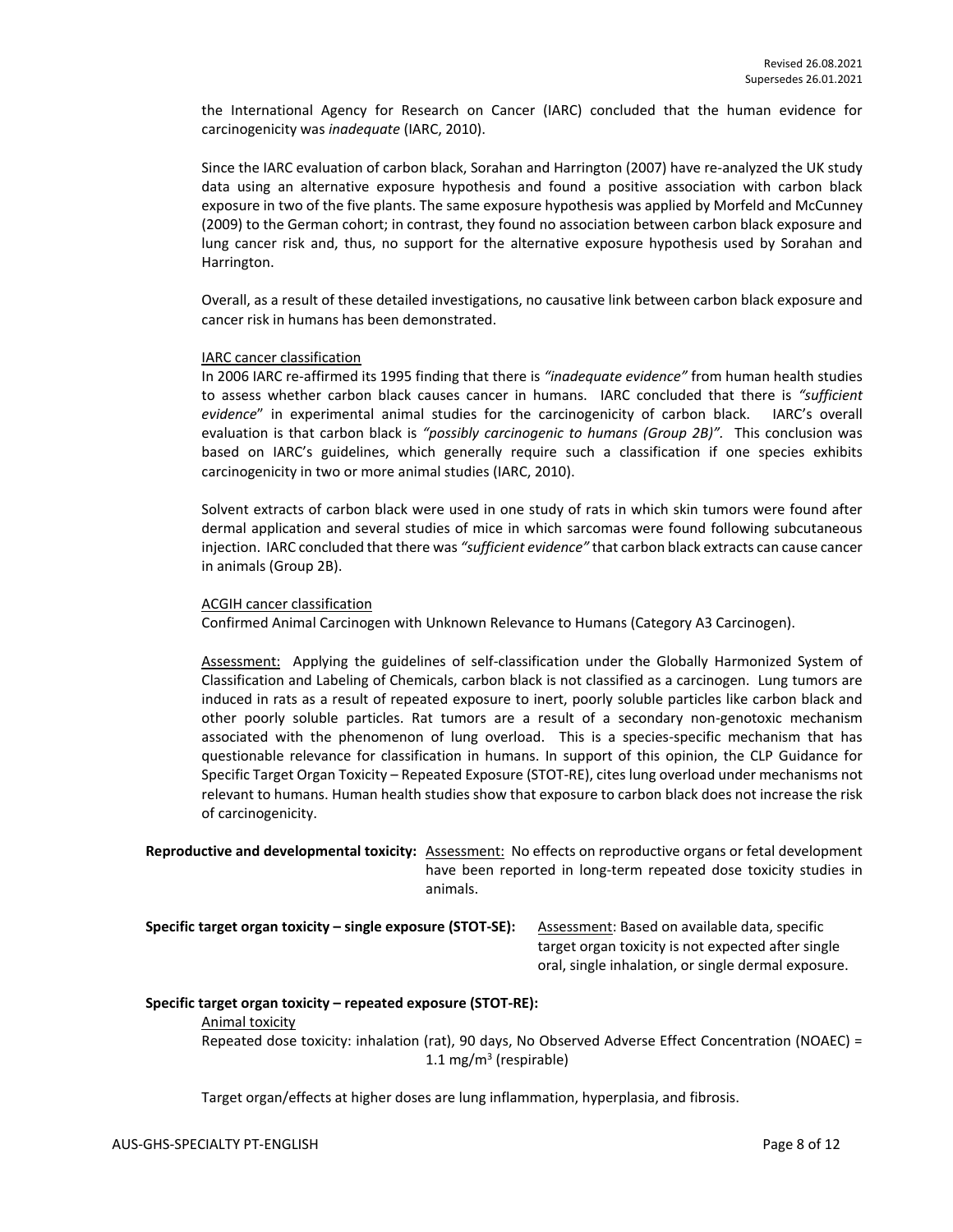Repeated dose toxicity: oral (mouse), 2 yrs, No Observed Effect Level (NOEL) = 137 mg/kg (body wt.)

Repeated dose toxicity: oral (rat), 2 yrs, NOEL = 52 mg/kg (body wt.)

Although carbon black produces pulmonary irritation, cellular proliferation, fibrosis, and lung tumors in the rat under conditions of lung overload, there is evidence to demonstrate that this response is principally a species-specific response that is not relevant to humans.

#### Morbidity studies (human data)

Results of epidemiological studies of carbon black production workers suggest that cumulative exposure to carbon black may result in small, non-clinical decrements in lung function. A U.S. respiratory morbidity study suggested a 27 ml decline in FEV<sub>1</sub> from a 1 mg/m<sup>3</sup> 8 hour TWA daily (inhalable fraction) exposure over a 40-year period (Harber, 2003). An earlier European investigation suggested that exposure to 1 mg/m<sup>3</sup> (inhalable fraction) of carbon black over a 40-year working lifetime would result in a 48 ml decline in FEV<sub>1</sub> (Gardiner, 2001). However, the estimates from both studies were only of borderline statistical significance. Normal age-related decline over a similar period of time would be approximately 1200 ml.

In the U.S. study, 9% of the highest non-smokers exposure group (in contrast to 5% of the unexposed group) reported symptoms consistent with chronic bronchitis. In the European study, methodological limitations in the administration of the questionnaire limit the conclusions that can be drawn about reported symptoms. This study, however, indicated a link between carbon black and small opacities on chest films, with negligible effects on lung function.

#### Assessment:

**Inhalation** - Applying the guidelines of self-classification under GHS, carbon black is not classified under STOT-RE for effects on the lung. Classification is not warranted on the basis of the unique response of rats resulting from "lung overload" following exposure to poorly soluble particles such as carbon black. The pattern of pulmonary effects in the rat, such as inflammation and fibrotic responses, are not observed in other rodent species, non-human primates, or humans under similar exposure conditions. Lung overload does not appear to be relevant for human health. Overall, the epidemiological evidence from well-conducted investigations has shown no causative link between carbon black exposure and the risk of non-malignant respiratory disease in humans. A STOT-RE classification for carbon black after repeated inhalation exposure is not warranted.

**Oral:** Based on available data, specific target organ toxicity is not expected after repeated oral exposure.

**Dermal:** Based on available data and the chemical-physical properties (insolubility, low absorption potential), specific target organ toxicity is not expected after repeated dermal exposure.

**Aspiration hazard:** Assessment: Based on industrial experience and the available data, no aspiration hazard is expected.

| SECTION 12: Ecological information |  |  |
|------------------------------------|--|--|
|------------------------------------|--|--|

12.1 Toxicity

Aquatic toxicity:

Acute fish toxicity: LC0 (96 h) 1000mg/l, Species: *Brachydanio rerio* (zebrafish), Method: OECD Guideline 203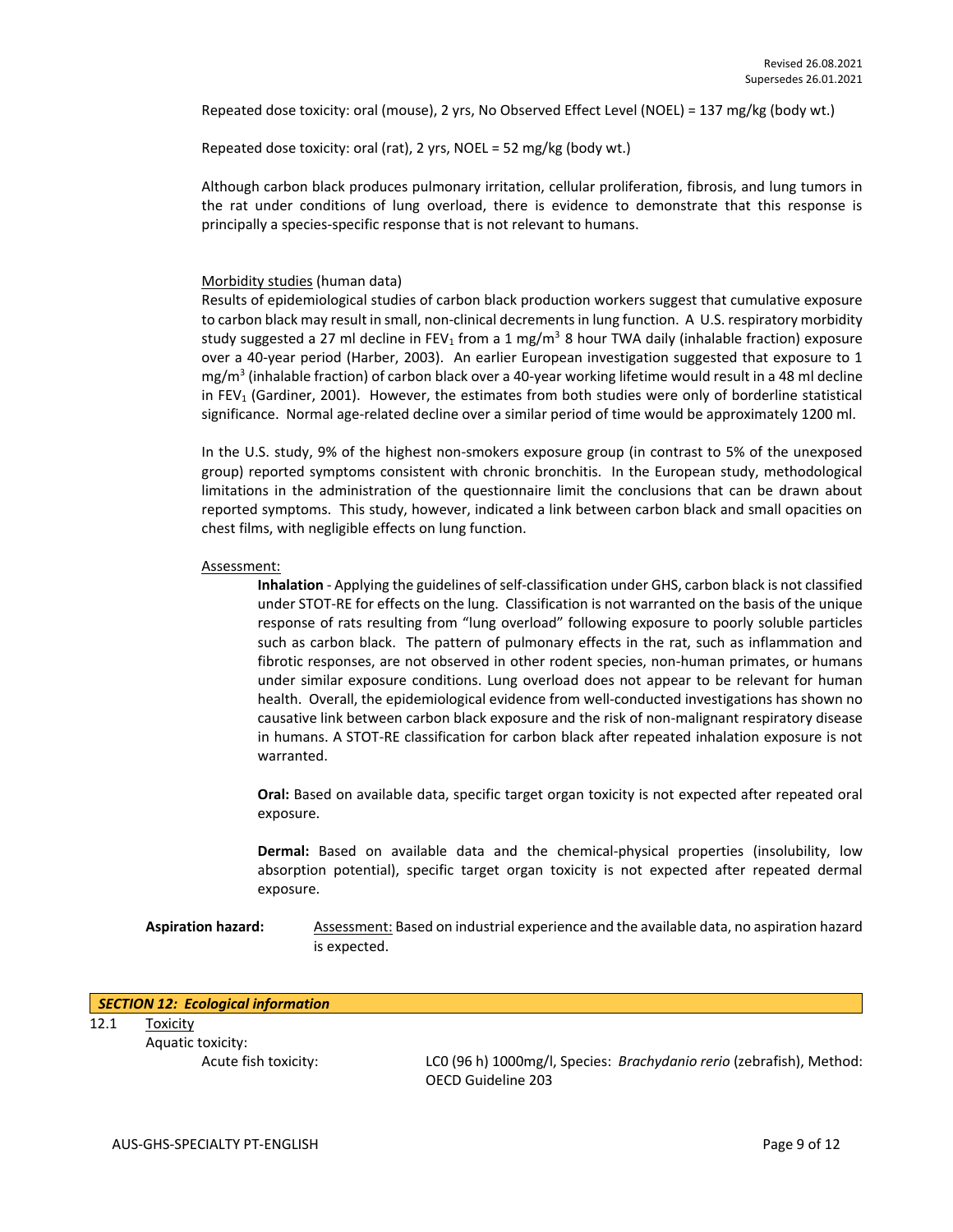| Acute invertebrate toxicity: | EC50 (24 h) > 5600 mg/l, Species: Daphnia magna (waterflea),<br>Method: OECD Guideline 202                  |
|------------------------------|-------------------------------------------------------------------------------------------------------------|
| Acute algae toxicity:        | EC50 (72 h) >10,000 mg/l, NOEC 10,000 mg/l, Species: Scenedesmus<br>subspicatus, Method: OECD Guideline 201 |
| Activated sludge:            | ECO (3 h) > 400 mg/l, EC10 (3h): ca. 800 mg/l, Method: DEV L3 (TTC<br>test)                                 |

## 12.2 Persistence and degradability

Not soluble in water. Expected to remain on soil surface. Not expected to degrade.

- 12.3 Bioaccumulative potential Not expected because of the physicochemical properties of the substance.
- 12.4 Mobility in soil Not expected to migrate. Insoluble.
- 12.5 Results of PBT and vPvB assessment Carbon black is not a PBT or a vPvB.
- 12.6 Other adverse effects Not available.

## *SECTION 13: Disposal considerations*

13.1 Waste treatment methods

Product disposal: Product should be disposed of in accordance with the regulations issued by the appropriate federal, provincial, state, and local authorities.

Container/Packaging disposal: Empty packaging must be disposed of in accordance with national and local laws.

#### *SECTION 14: Transport information*

The International Carbon Black Association organized the testing of seven ASTM reference carbon blacks according to the UN method, Self-Heating Solids. All seven reference carbon blacks were found to be "Not a self-heating substance of Division 4.2." The same carbon blacks were tested according to the UN method, Readily Combustible Solids and found to be "Not a readily combustible solid of Division 4.1;" under current UN Recommendations on the Transport of Dangerous Goods.

The following organizations do not classify carbon black as a "hazardous cargo" if it is "carbon, non-activated, mineral origin." Birla Carbon's carbon black products meet this definition.

|                                                                                                                                                                       |  | <b>IMDG</b> | <u>RID</u> | <b>ADR</b> | ICAO (air) | IATA |  |
|-----------------------------------------------------------------------------------------------------------------------------------------------------------------------|--|-------------|------------|------------|------------|------|--|
| UN/ID No<br>14.1<br>Not regulated<br>Proper shipping name<br>14.2<br>Not regulated<br>14.3<br>Not regulated<br>Hazard class<br>Not regulated<br>14.4<br>Packing group |  |             |            |            |            |      |  |

| SECTION 15: Regulatory information |                |                                                                                             |  |  |
|------------------------------------|----------------|---------------------------------------------------------------------------------------------|--|--|
| 15.1                               | Classification |                                                                                             |  |  |
|                                    | Australia:     | Not a hazardous substance or mixture according to the Globally Harmonized System (GHS) Rev. |  |  |
|                                    |                | 3 referred to in the Australia Model Work Health and Safety Regulation (WHS).               |  |  |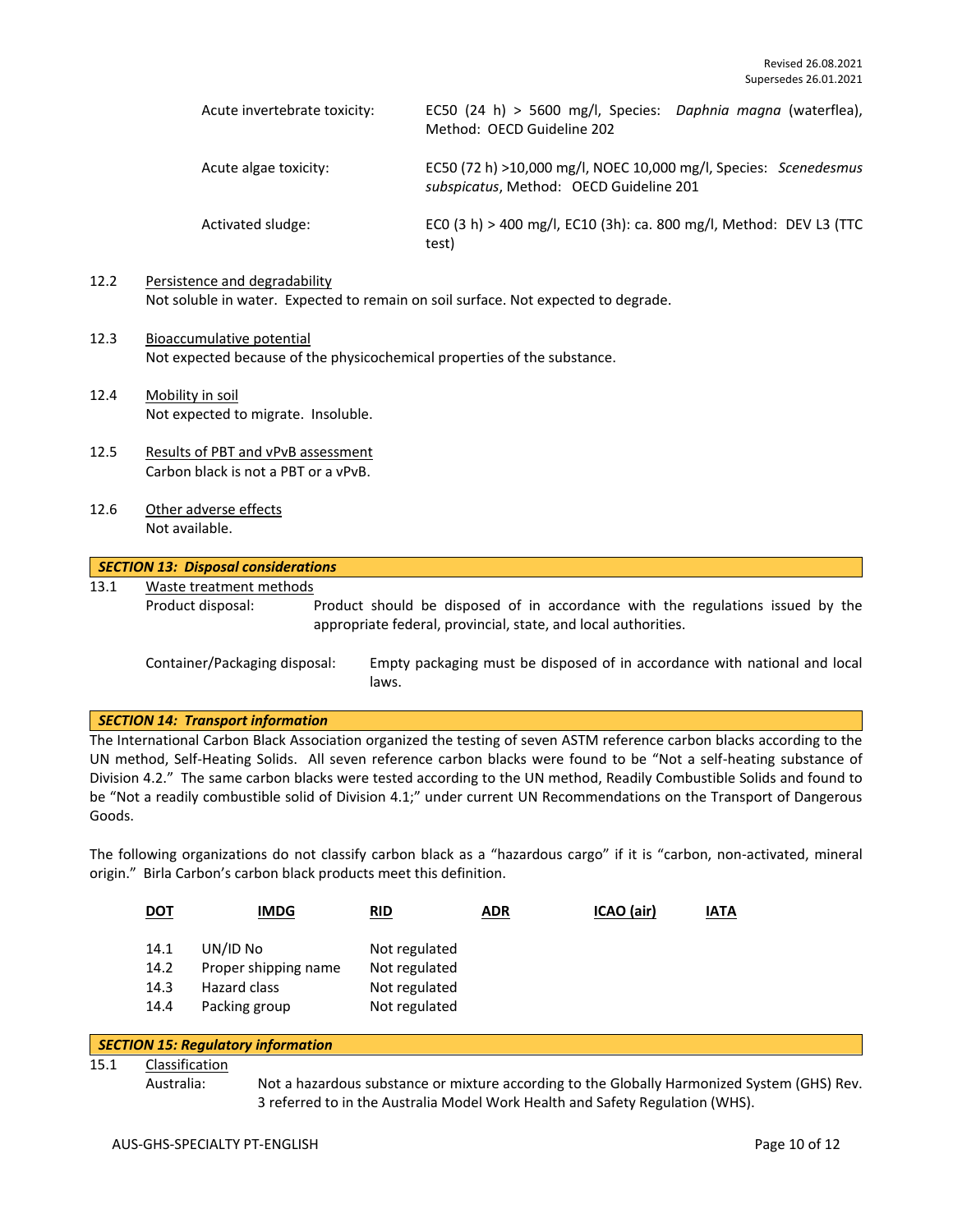#### International Inventories:

Carbon black, CAS number 1333-86-4, appears on the following inventories:

| Australia:   | <b>AICS</b>                   |
|--------------|-------------------------------|
| Canada:      | DSL                           |
| China:       | <b>IECSC</b>                  |
| Europe (EU): | EINECS (EINECS-RN: 215-609-9) |
| Japan:       | <b>ENCS</b>                   |
| Korea:       | <b>KECI</b>                   |
| Philippines: | <b>PICCS</b>                  |
| Taiwan:      | <b>TCSI</b>                   |
| New Zealand: | <b>NZIOC</b>                  |
| USA:         | <b>TSCA</b>                   |

### *SECTION 16: Other Information*

Contact Information

| Birla Carbon U.S.A., Inc.       | Birla Carbon Brasil Ltda.        | Birla Carbon Egypt S.A.E.          | Birla Carbon China (Weifang)     |
|---------------------------------|----------------------------------|------------------------------------|----------------------------------|
| 370 Columbian Chemicals Lane    | Estrada Renê Fonseca S/N         | El-Nahda Road                      | Co., Ltd.                        |
| Franklin, LA 70538-1149, U.S.A. | Cubatão SP Brazil                | Amreya, Alexandria, Egypt          | Binhai Economic Development      |
| Telephone +1 337 836 5641       | CEP 11573-904                    | +20 3 47 70 102                    | Zone                             |
|                                 | PABX Operator +55 13 3362 7100   |                                    | Weifang, Shandong, 262737,       |
|                                 |                                  |                                    | <b>PRC</b>                       |
|                                 |                                  |                                    | Telephone +86 (0536) 530 5978    |
| Birla Carbon U.S.A., Inc.       | Birla Carbon Italy S.R.L.        | Birla Carbon India Private Limited | Birla Carbon China (Jining) Co.  |
| 3500 South Road S               | Via S Cassiano, 140              | K-16, Phase II, SIPCOT Industrial  | Ltd.                             |
| Ulysses, KS 67880-8103, U.S.A.  | I - 28069 San Martino di Trecate | Complex                            | Room 1428, Hongxing              |
| Telephone +1 620 356 3151       | (NO) Italy                       | Gummidipoondi - 601201             | International B                  |
|                                 | Telephone +39 0321 7981          | Dist: Thiruvallur, Tamil Nadu      | Shandong Province, Jining        |
|                                 |                                  | India                              | China 272000                     |
|                                 |                                  | +91 44 279 893 01                  | +86 177 5371 2538                |
| Birla Carbon Canada Ltd.        | Birla Carbon Hungary Ltd.        | Birla Carbon India Private Limited | Birla Carbon Korea Co., Ltd.     |
| 755 Parkdale Ave. North         | H - 3581 Tiszaújváros            | Village Lohop, Patalganga,         | #1-3, Ulha-Dong                  |
| P.O. Box 3398, Station C        | P.O.B. 61, Hungary               | Taluka: Khalapur                   | Yeosu city, cheonnam 555-290,    |
| Hamilton, Ontario L8H 7M2       | Telephone +36 49 544 000         | Dist.: Raigad 410207               | Korea                            |
| Canada                          |                                  | Maharashtra, India                 | Telephone 82-61-688-3330         |
| Telephone +1 905 544 3343       |                                  | +91 22 2192 250133                 |                                  |
| Birla Carbon Brasil Ltda.       | Birla Carbon Spain, S.L.U.       | Birla Carbon India Private Limited | Birla Carbon Thailand Public Co. |
| Via Frontal km, 1, S/N. Polo    | Carretera Gajano-Pontejos        | Murdhwa Industrial Area            | Ltd.                             |
| Petroquimico                    | 39792 Gajano, Cantabria          | P.O. Renukook, Dist: Sonebhadra    | 44 M.1, T. Posa, A. Muang        |
| Camaçari Bahia Brazil           | Apartado 283, Santander, Spain   | U.P. Pin $-231$ 217                | Angthong 14000                   |
| CEP 42.810-320                  | Telephone +34 942 503030         | India                              | +66 35 672 150-4                 |
| Telephone +55 71 3616 1100      |                                  | +91 5446 252 387/88/89/90/91       |                                  |

#### References:

Borm, P.J.A., Cakmak, G., Jermann, E., Weishaupt C., Kempers, P., van Schooten,FJ., Oberdorster, G., Schins, RP. (2005) Formation of PAH-DNA adducts after in-vivo and vitro exposure of rats and lung cell to different commercial carbon blacks. Tox.Appl. Pharm. 1:205(2):157-67.

Buechte, S, Morfeld, P, Wellmann, J, Bolm-Audorff, U, McCunney, R, Piekarski, C. (2006) Lung cancer mortality and carbon black exposure – A nested case-control study at a German carbon black production plant. J.Occup. Env.Med. 12: 1242-1252.